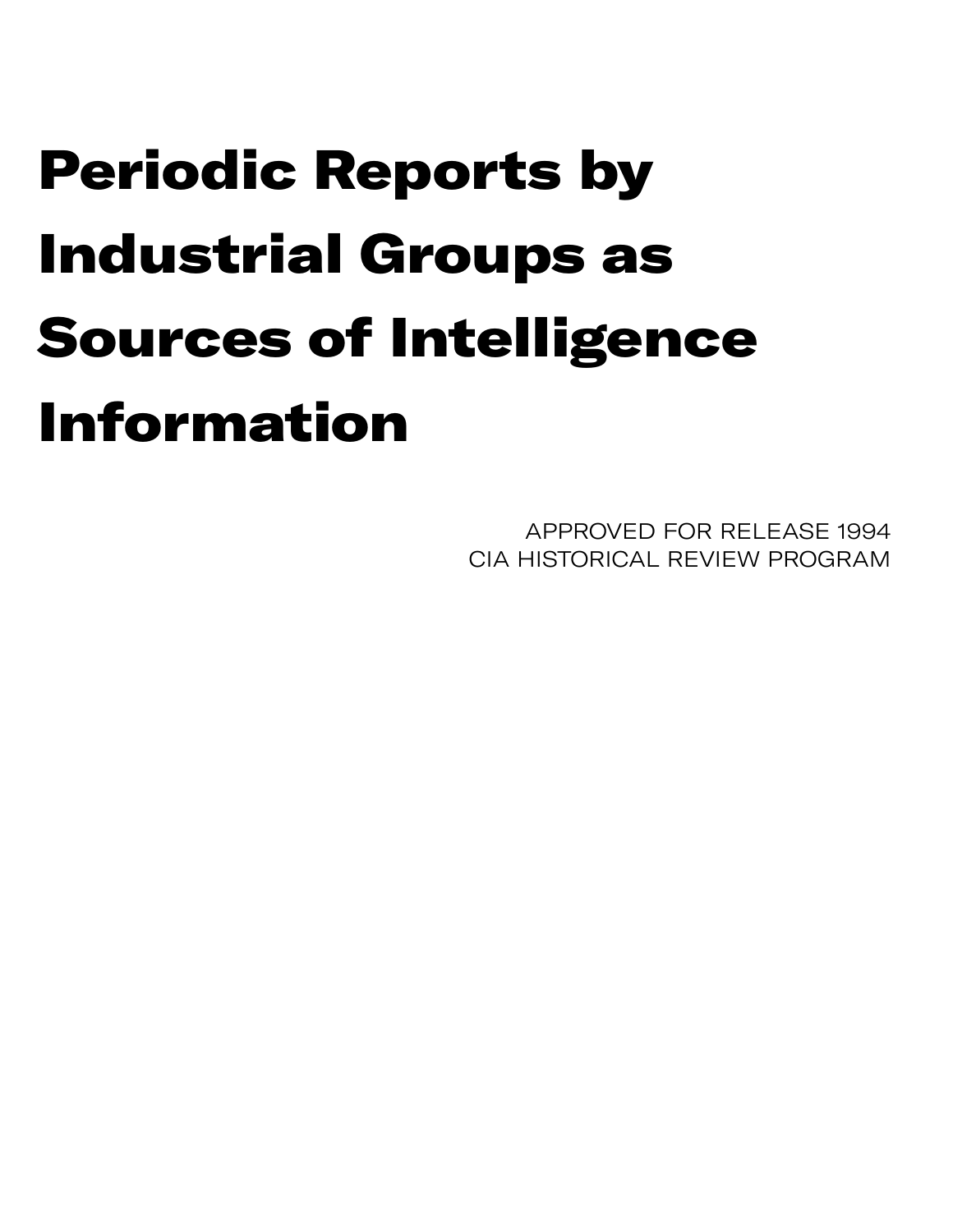## **SECRET**

A collection officer with an interest in big business urges better exploitation of a particular source of economic intelligence.

## Charles H. Helsper

The major part of the world's economic and industrial activity is conducted by corporations, combines, associations, and other industrial-commercial groups which possess a corporate identity, engage in corporate action, and pursue corporate objectives. These identities, actions, and objectives are in aggregate decisive for the course of the free economies and not without influence in the controlled ones. Yet the intelligence community, for all the enormous effort it devotes to acquiring economic data, has not addressed itself to the systematic study of industry at the corporate level.

The basic source for such a study is provided by the periodic reports of the corporate bodies themselves. Their own statements about what they have done, are doing, and aim to do may need correction from other sources, but constitute at least the starting-point for this fundament of economic intelligence.

The corporate report has become increasingly reliable in recent years. There are many influences, industrial and governmental, which provide incentive for truthful corporate reporting. As a means for transmitting information to the frequently far-flung management of an organization, the corporate report has wide acceptance in financial and industrial control centers.<sup>1</sup> In the field of stock corporations the spread of ownership has required management to utilize the annual report as a mechanism for communicating with stockholders, who now participate more actively than ever before in determining the course of the corporate body.<sup>2</sup> Management has found it necessary to explain its actions in detail.<sup>3</sup>

The supervision of securities markets has also contributed to increased fidelity in corporate reports. They are now scrutinized in all major financial and industrial centers. International investment and banking houses are among the many powerful interests urging further improvement in their reliability.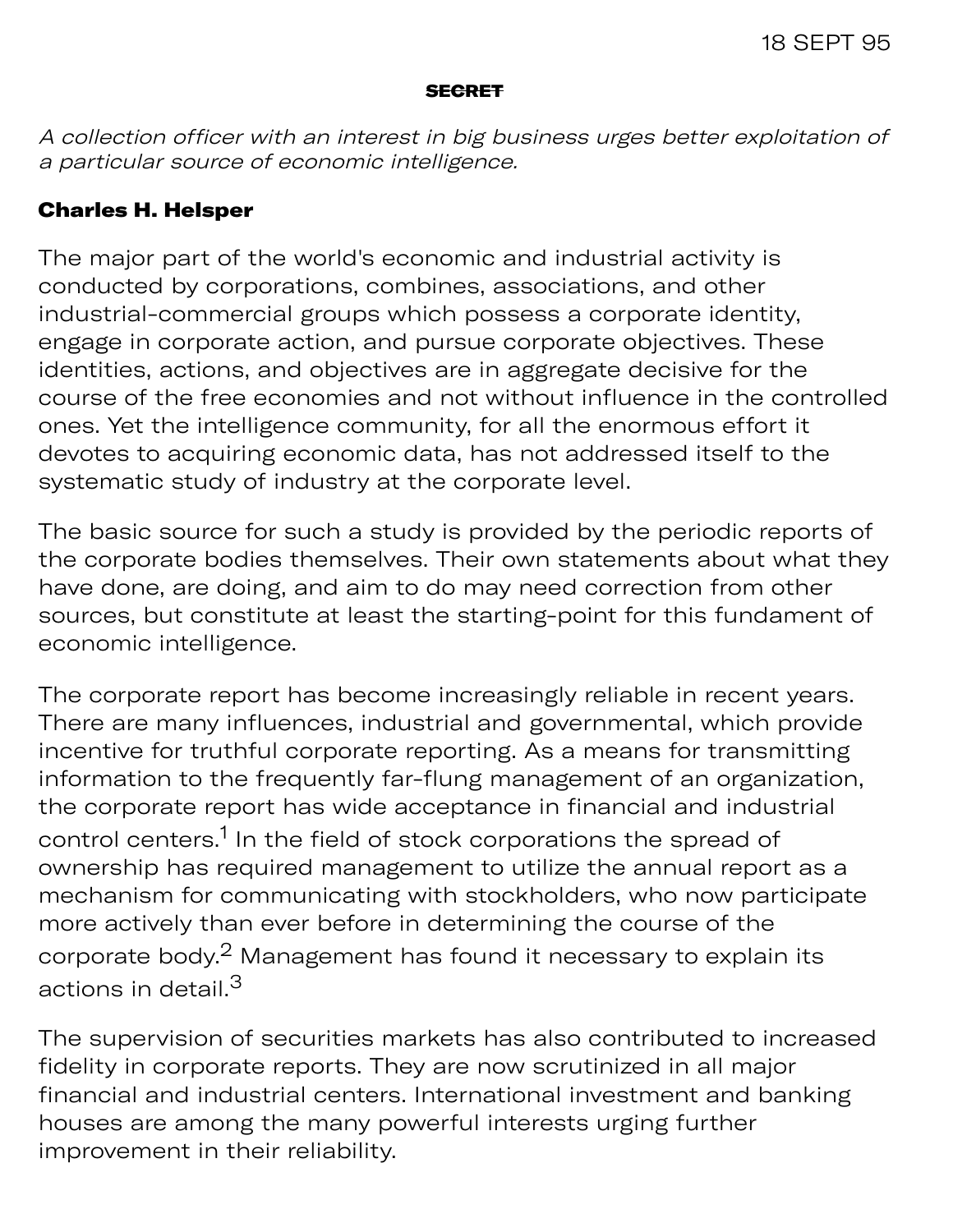What kind of information is contained in foreign corporate reports? They lack uniformity both as to subjects and as to wealth of detail, but do in aggregate contain a wide range of data; and their very omissions are often indicatory. Some of the things they cover are listed below.

Tie-ins: The name of the corporate body itself, the names of associated industrial and economic leaders, and those of subsidiaries and affiliates reveal inter-group tie-ins. Similarly data on contract relationships and stock ownership.

Production Statistics: Authentic plant statistics which could otherwise be obtained only by covert collection are often available here. Expected production goals may indicate forthcoming industrial shifts long before they become evident in trade journal articles. Production figures on the corporate level are frequently more revealing than consolidated national statistics.

Financial Data: Corporate reports are among the very best sources for all types of financial information. Changes of ownership, \_bank loans, and financial dictation and control are often revealed in the explanation of financial developments. Reports of top holding companies which include details on subsidiaries and affiliates in their consolidated financial statements may be the only source of information on these subsidiaries and affiliates. The report may betray a financially weak corporation, one ripe for Communist bloc penetration.

Area Development: Reports from the extractive industries often provide information on new discoveries and strikes of strategic and critical materials, data ordinarily difficult to secure. Corporate determination to exploit or not to exploit discoveries and the reasons therefor may sometimes be included.

Labor: Corporate reports reveal the relationship of owners, managers and controllers of capital to industrial labor, one of the most important aspects of modern industry. As the collective opinion of the leaders of industry these reports have greater weight than the attitudes expressed by individual officials.

Production Methods: The inauguration or development of new production methods often determines the major trends and movements in an industrial field. Corporate reports often comment on new methods which show promise, and thus provide insight into the confidential area of industrial know-how.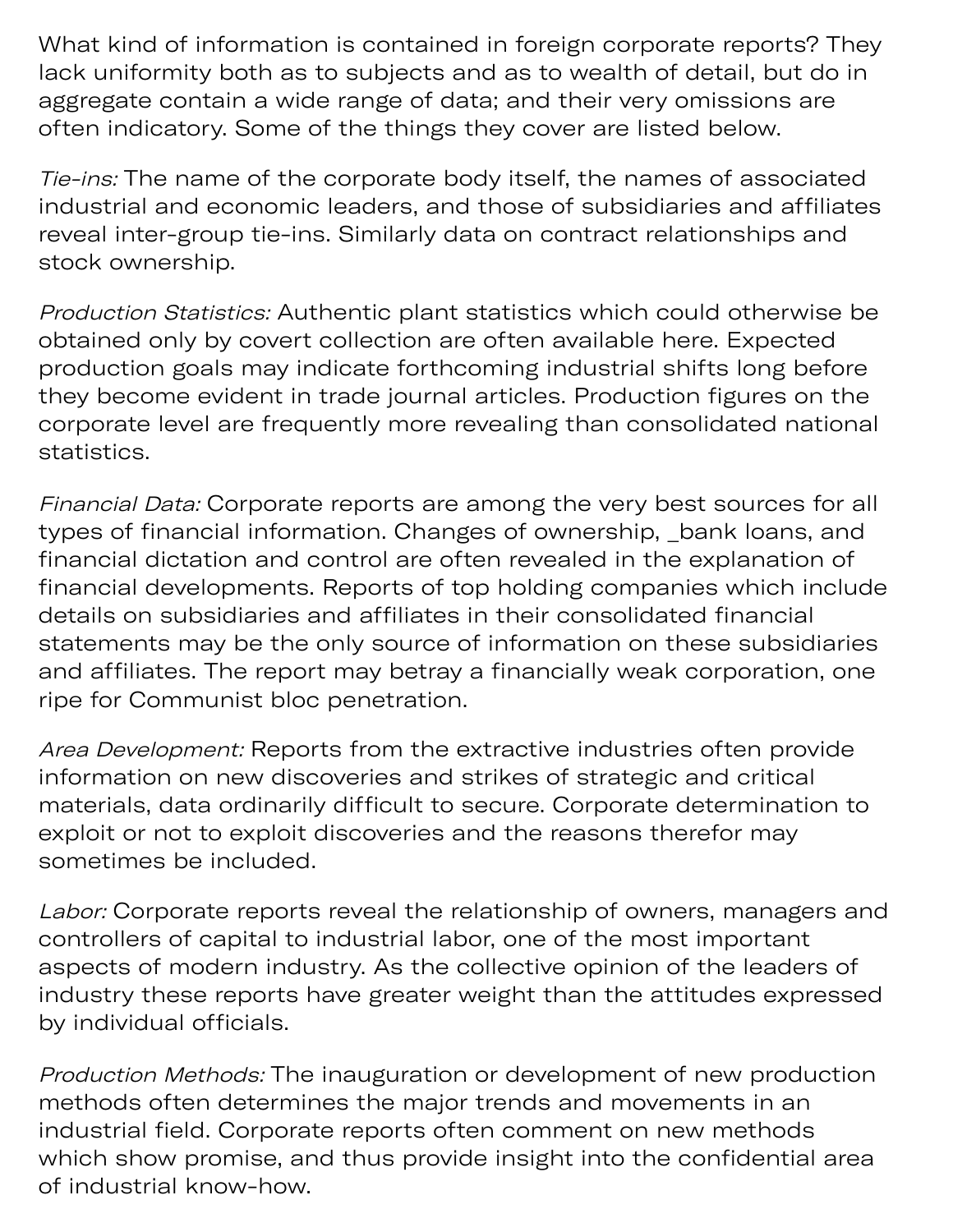Markings: Industrial and commodity markings are increasing in use and significance. Corporate reports often provide markings information obtainable by other methods only at great cost.

Plant and Installations: The corporate determination to expand, replace, or abandon facilities is revealed, often with full explanation for the action, in corporate reports. Pictures of facilities and details of the structure and capacity of new plant units are sometimes included. Reported intraplant reorganizations and additions may foreshadow radically new products or production methods based on some scientific breakthrough.

Trade: Past trading operations are often reviewed and plans and objectives of future marketing policies outlined, including plans for trade with and in the Iron Curtain areas. The expected results from such trade are sometimes included in the discussion.

General Policy: Some corporate reports set forth the group's policy on a diversity of subjects. Shipping companies may discuss policy relative to handling Iron Curtain cargoes or their plans for sale of bottoms to Iron Curtain countries.

Corporate reports as a source of economic intelligence have certain other advantages. Although their information is usually of a current nature, some of it is relatively basic. A study of railroad car markings in the Far East made in 1954 found its best lead to the markings system in the 1940 annual report of the Canton and Kowloon Railway.

Another advantage of the reports is their frequent availability in English, because of the predominance of the English-speaking nations in financial markets of the world. U.S. foreign aid programs and U.S. capital investment in foreign countries is broadening the practice of publishing reports in English as well as in the local language.

U.S. Government agencies and some private concerns have in past years devoted considerable scattered effort to the collection of foreign corporate reports, most of it unfortunately in different special fields of interest. The Comprehensive Economic Reporting Program (CERP) of the State Department is the most nearly systematic. But in its country programs, subject to review by many governmental agencies, corporate reports frequently fall by the wayside in the struggle among collection priorities. Its directives to the collectors in many countries contain little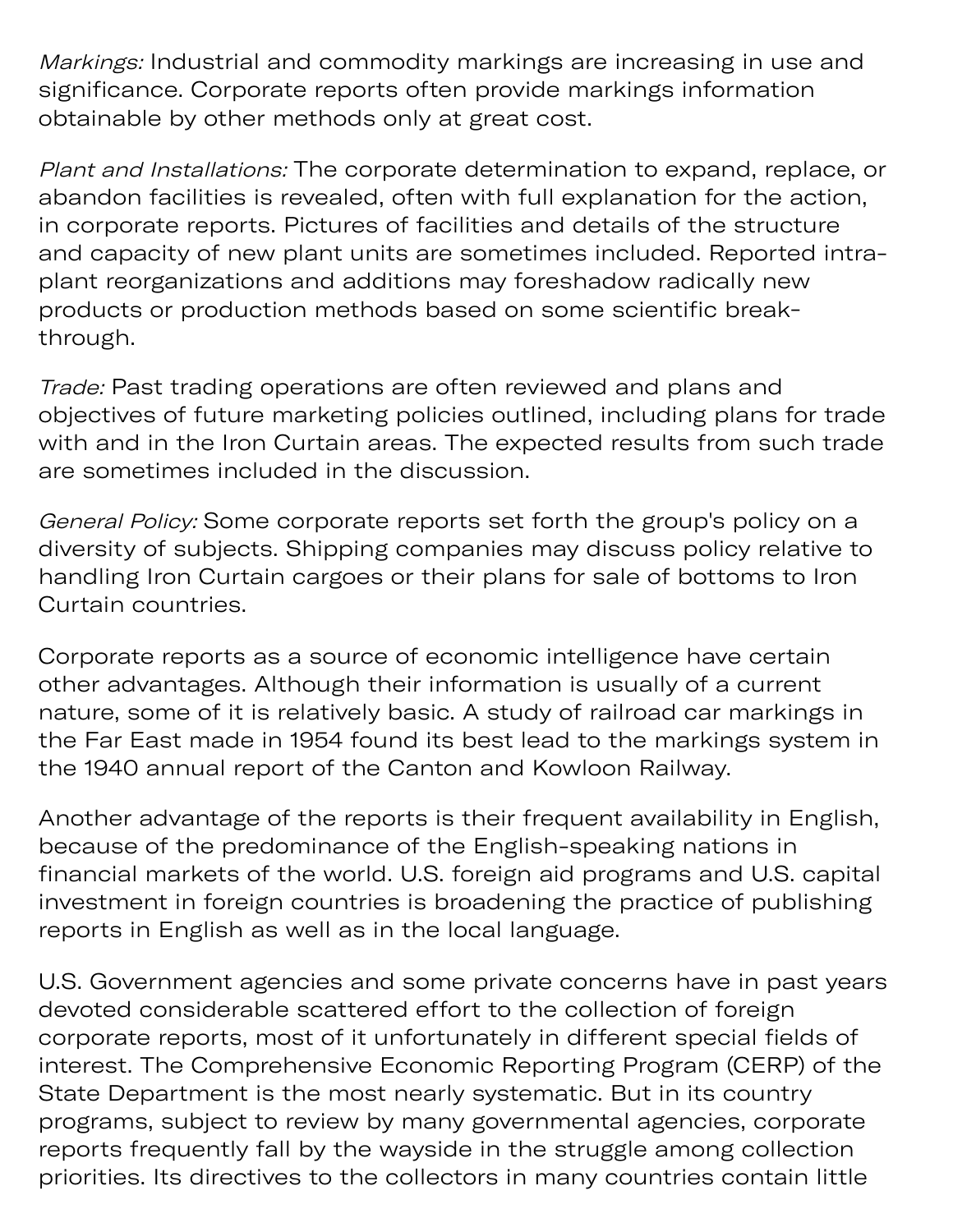or no reference to the need for corporate reports. Some mention the name of a particular corporate report believed to be of value, implying that no others are wanted. Periodic reviews of CERP program results, however, frequently include recommendations for more corporate reports.

priorities in the contract of the contract of the contract of the contract of the contract of the contract of

Military attaches have also collected corporate reports for limited periods and for special purposes, such as military equipment procurement programs. There is a lack of continuity and consistency in military programs requiring corporate level data which seriously limits military collection of this type of data.

The Securities and Exchange Commission receives a copy of a report whenever a foreign security is placed on a domestic securities market, and has acquired by this means a sizable collection. Its usefulness for intelligence purposes is limited by its fragmentary nature, by the necessity to keep it within the confines of the Securities and Exchange Reference Room, and by the fact that it is not indexed.

Industrial trade associations and city and state industrial libraries have shown considerable interest in corporate reports. But their files, located in New Orleans, San Francisco, or Chicago, are not readily available to the intelligence analyst. Frequently he may not know of the existence of reports in these libraries because not all special libraries index them.

Business travelers, both corporate representatives and private tourists, sometimes obtain corporate reports from organizations in which they have an interest. These become lodged in private files or corporation libraries and are unknown and unavailable to the intelligence community.

Business directory publishers and financial analytical services in the United States and other English-speaking countries obtain many corporate reports. But their working files are private property containing much confidential information, and intelligence organizations can secure access to them only by courtesy. Dun & Bradstreet and McGraw-Hill in New York and Kelly's in London make their publications available, but these are rewritten and hence once removed from the statement by the originator. Moreover, the explanatory portions of the reports they receive are frequently excluded from the published manuals.

The Census Bureau has obtained certain reports in exchange for Census publications. The Export-Import Bank often secures corporate reports in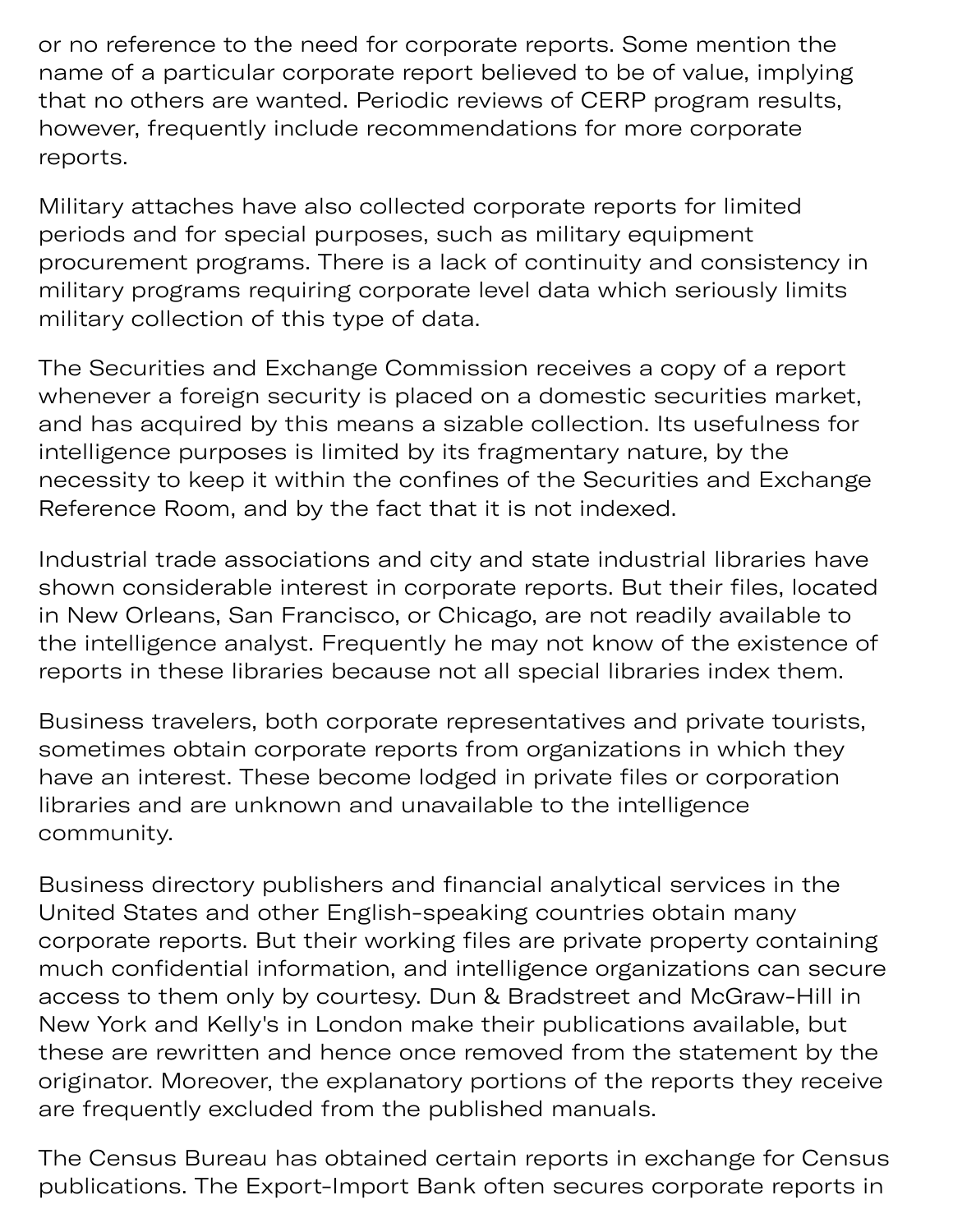connection with loan applications, and the Department of the Interior obtains reports from certain foreign mining, petroleum and other natural resource producers.

p xp p orp ep

This variety of fragmentary collection mechanisms needs to be coordinated and supplemented in order to establish a consistent collection effort to assemble foreign corporate reports of all kinds for U.S. Government purposes. Collection costs would be low. Many foreign corporate reports can be obtained free on request. Others can be obtained by subscription from reporting organizations such as McGraw-Hill or Dun & Bradstreet or their European counterparts. The average cost per report should not exceed five or ten dollars.

At the very least those reports now received within the government should be collected into a central file. Research analysts could make use of a centralized economic library maintaining a file of corporate reports, just as the Military Services Medical Library now serves in its field all three military departments and other government organizations.

It is true that foreign corporate reports are of value primarily for intelligence on the free economies. But the interplay of these economies with those behind the Iron Curtain is a phenomenon of growing magnitude with the growth of the Communist bloc's aid-and-trade program, and corporate policies and plans in the free world may have much to do with the success or failure of that program. As the products of the Soviet industrial machine begin to influence conditions on the world market, owners and managers in the West, via the medium of their annual reports, will outline their actions and plans to counter these influences; and economic intelligence must take such counteraction into account.

It is not to be excluded, moreover, that the reports of corporate bodies even in the area of controlled economies, especially on its fringes, may in time become available and provide deeper insight or more useful detail of economic intelligence directly on the Communist bloc.

An indexed file of corporate reports should be supplemented by a compilation of the proceedings of international organizations in the industrial and scientific fields. Such organizations, uniting private or national groups in pursuit of objectives varying from standardization of railroad equipment to preemptive regional marketing agreements, hold meetings where the powerful representatives of industrial and scientific